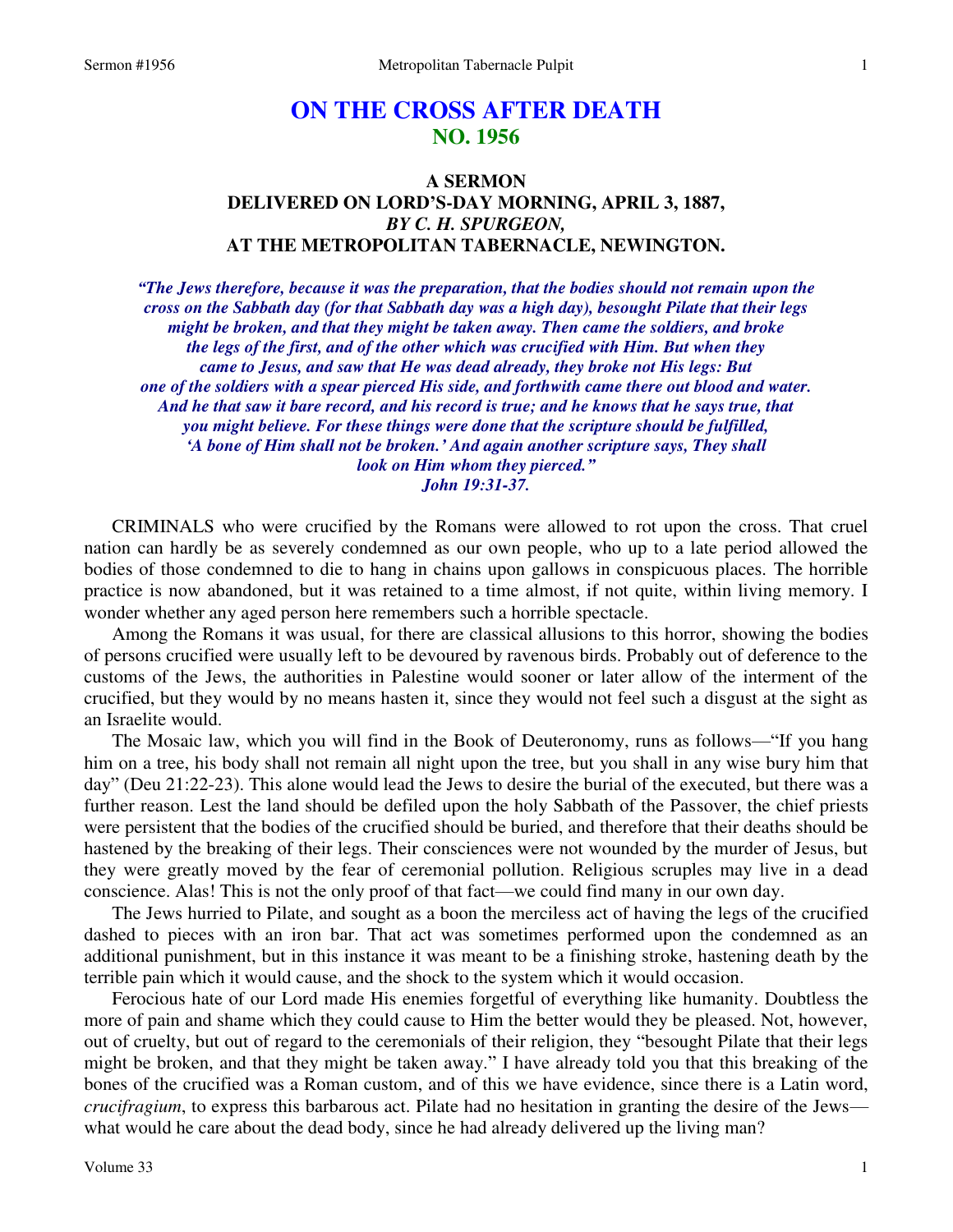Soldiers go at once to perform the hideous operation, and they commence with the two malefactors. It is a striking fact that the penitent thief, although he was to be in Paradise with his Lord that day, was not, therefore, delivered from the excruciating agony occasioned by the breaking of his legs. We are saved from eternal misery, not from temporary pain. Our Savior, by our salvation, gives no pledge to us that we shall be screened from suffering in this life. It is true, as the proverb has it, "All things come alike to all: there is one event to the righteous, and to the wicked; to the clean and to the unclean."

Accidents and diseases afflict the godly as well as the ungodly. Penitent or impenitent, we share the common lot of men, and are born to troubles as the sparks fly upward. You must not expect because you are pardoned, even if you have the assurance of it from Christ's own lips, that, therefore, you shall escape tribulation. Nay, but from His gracious mouth you have the forewarning assurance that trial shall befall you, for Jesus said, "These things I have spoken unto you, that in me you might have peace. In the world you shall have tribulation."

Suffering is not averted, but it is turned into a blessing. The penitent thief entered Paradise that very day, but it was not without suffering. Say, rather, that the terrible stroke was the actual means of the prompt fulfillment of his Lord's promise to him. By that blow he died that day, otherwise he might have lingered long. How much we may any of us receive by the way of suffering it is hard to guess—perhaps, the promise that we shall be with our Lord in Paradise will be fulfilled that way.

At this point it seemed more than probable that our blessed Lord must undergo the breaking of His bones, but "He was dead already." It had pleased Him, in the infinite willinghood with which He went to His sacrifice, to yield up His life, and His spirit had therefore departed. Yet one might have feared that the coarse soldiers would have performed their orders to the letter. See, they do not so! Had they conceived a dread of one around whom such prodigies had gathered? Were they, like their centurion, impressed with awe of this remarkable personage?

At any rate, perceiving that He was dead already, they did not use their hammer. Happy are we to see them cease from such loathsome brutality. But we may not be too glad, for another outrage will take its place. To make sure that He was dead, one of the four soldiers with a spear pierced His side, probably thrusting His lance quite through the heart. Here we see how our gracious God ordained in His providence that there should be sure evidence that Jesus was dead, and that therefore the sacrifice was slain.

Paul declares this to be the Gospel that the Lord Jesus died according to the Scriptures. Strange to say, there have been heretics who have ventured to assert that Jesus did not actually die. They stand refuted by this spear-thrust. If our Lord did not die, then no sacrifice has been presented, the resurrection is not a fact, and there is no foundation of hope for men. Our Lord assuredly died, and was buried. The Roman soldiers were keen judges in such matters, and they saw that "he was dead already," and moreover, their spears were not used in vain when they meant to make death a certainty.

When the side of Christ was pierced, there flowed from it blood and water, upon which a great deal has been said by those who think it proper to dilate upon such tender themes. It was supposed by some that by death the blood was divided, the clots parting from the water in which they float, and that in a perfectly natural way. But it is not true that blood would flow from a dead body if it were pierced. Only under certain very special conditions would blood gush forth.

The flowing of this blood from the side of our Lord cannot be considered as a common occurrence it was a fact entirely by itself. We cannot argue from any known fact in this case, for we are here in a new region. Granted, that blood would not flow from an ordinary dead body, yet remember, that our Lord's body was unique, since it saw no corruption. Whatever change might come over a body liable to decay, we may not ascribe any such change to His frame, and therefore there is no arguing from facts about common bodies so as to conclude from them anything concerning our blessed Lord's body.

Whether, in His case, blood and water flowed naturally from His holy and incorruptible body, or whether it was a miracle, it was evidently a most notable and remarkable thing, and John, as an eyewitness, was evidently astonished at it, and so astonished at it that he recorded a solemn affirmation,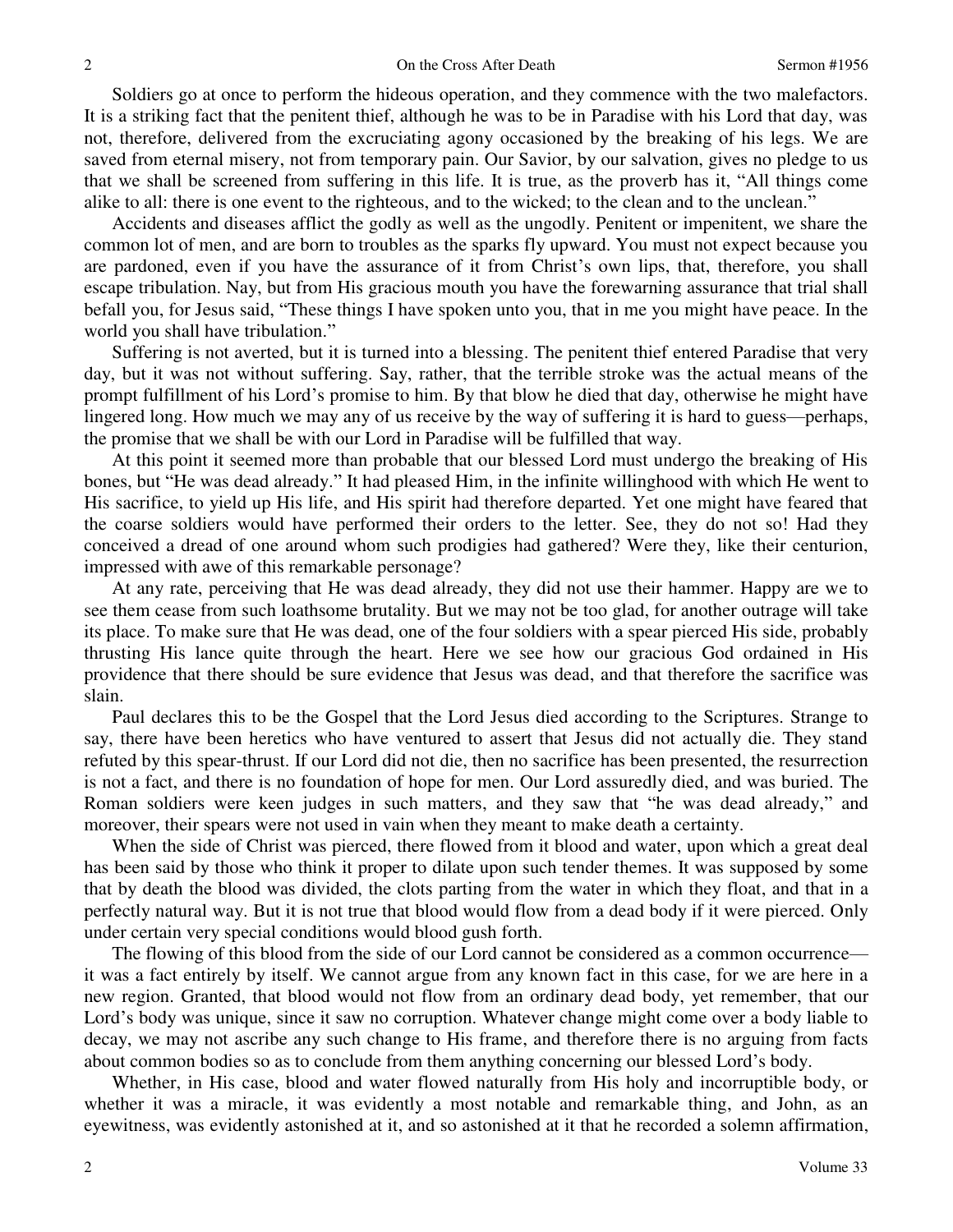in order that we might not doubt his testimony. He was certain of what he saw, and he took care to report it with a special note, in order that we might believe—as if he felt that if this fact was truly believed, there was a certain convincing power which would induce many to believe on our Lord Jesus as the appointed Savior.

I could enter into many details, but I prefer to cast a veil over this tender mystery. It is scarcely reverent to be discoursing anatomy when the body of our adorable Lord is before us. Let us close our eyes in worship rather than open them with irreverent curiosity.

The great task before me this morning is to draw truth out of this well of wonders. I shall ask you to look at the events before us in three lights. First, let us see here *the fulfillment of Scripture, s*econdly, *the identification of our Lord as the Messiah,* and thirdly, *the instruction which He intends*.

**I.** I ask you to notice THE FULFILLMENT OF SCRIPTURE.

Two things are predicted—not a bone of Him must be broken and He must be pierced. These were the Scriptures which now remained to be accomplished. Last Lord's-day morning we were all of us delighted as we saw the fulfillment of Scripture [#1955—*Jesus Declining the Legions*] in the capture of our Lord, and His refusal to deliver Himself from His enemies. The theme of the fulfillment of Scripture is worth pursuing yet further in an age when Holy Scripture is treated with so much slight, and is spoken of as having no inspiration in it, or at least, no divine authority by which its infallibility is secured.

You and I favor no such error. On the contrary, we conceive it to be to the last degree mischievous. "If the foundations be removed, what can the righteous do?" We are pleased to notice how the Lord Jesus Christ and those who wrote concerning Him treated the Holy Scriptures with an intensely reverent regard. The prophecies that went before of Christ must be fulfilled, and holy souls found great delight in dwelling upon the fact that they were so.

I want you to notice concerning this case, that *it was singularly complicated*. It was negative and positive—the Savior's bones must not be broken, and He must be pierced. In the type of the Passover lamb, it was expressly enacted that not a bone of it should be broken, therefore not a bone of Jesus must be broken. At the same time, according to Zechariah 12:10, the Lord must be pierced. He must not only be pierced with the nails, and so fulfill the prophecy, "They pierced my hands and my feet," but He must be conspicuously pierced, so that He can be emphatically regarded as a pierced one.

How were these prophecies, and a multitude more, to be accomplished? Only God Himself could have brought to pass the fulfillment of prophecies which were of all kinds, and appeared to be confused and even in contradiction to each other. It would be an impossible task for the human intellect to construct so many prophecies, and types, and foreshadowings, and then to imagine a person in whom they should all be embodied.

But what would be impossible to men has been literally carried out in the case of our Lord. There are prophecies about Him and about everything connected with Him, from His hair to His garments, from His birth to His tomb, and yet they have all been carried out to the letter. That which lies immediately before us was a complicated case, for if reverence to the Savior would spare His bones, would it not also spare His flesh? If a coarse brutality pierced His side, why did it not break His legs? How can men be kept from one act of violence, and that an act authorized by authority, and yet how shall they perpetrate another violence which had not been suggested to them? But, let the case be as complicated as it was possible for it to have been, infinite wisdom knew how to work it out in all points, and it did so. The Christ is the exact substance of the foreshadowing of the Messianic prophecies.

Next, we may say of the fulfillment of these two prophecies, that *it was especially improbable*. It did not seem at all likely that when the order was given to break the legs of the crucified, Roman soldiers would abstain from the deed. How could the body of Christ be preserved after such an order had been issued? Those four soldiers are evidently determined to carry out the governor's orders. They have commenced their dreadful task, and they have broken the legs of two of the executed three. The crosses were arranged so that Jesus was hanging in the midst. He is the second of the three.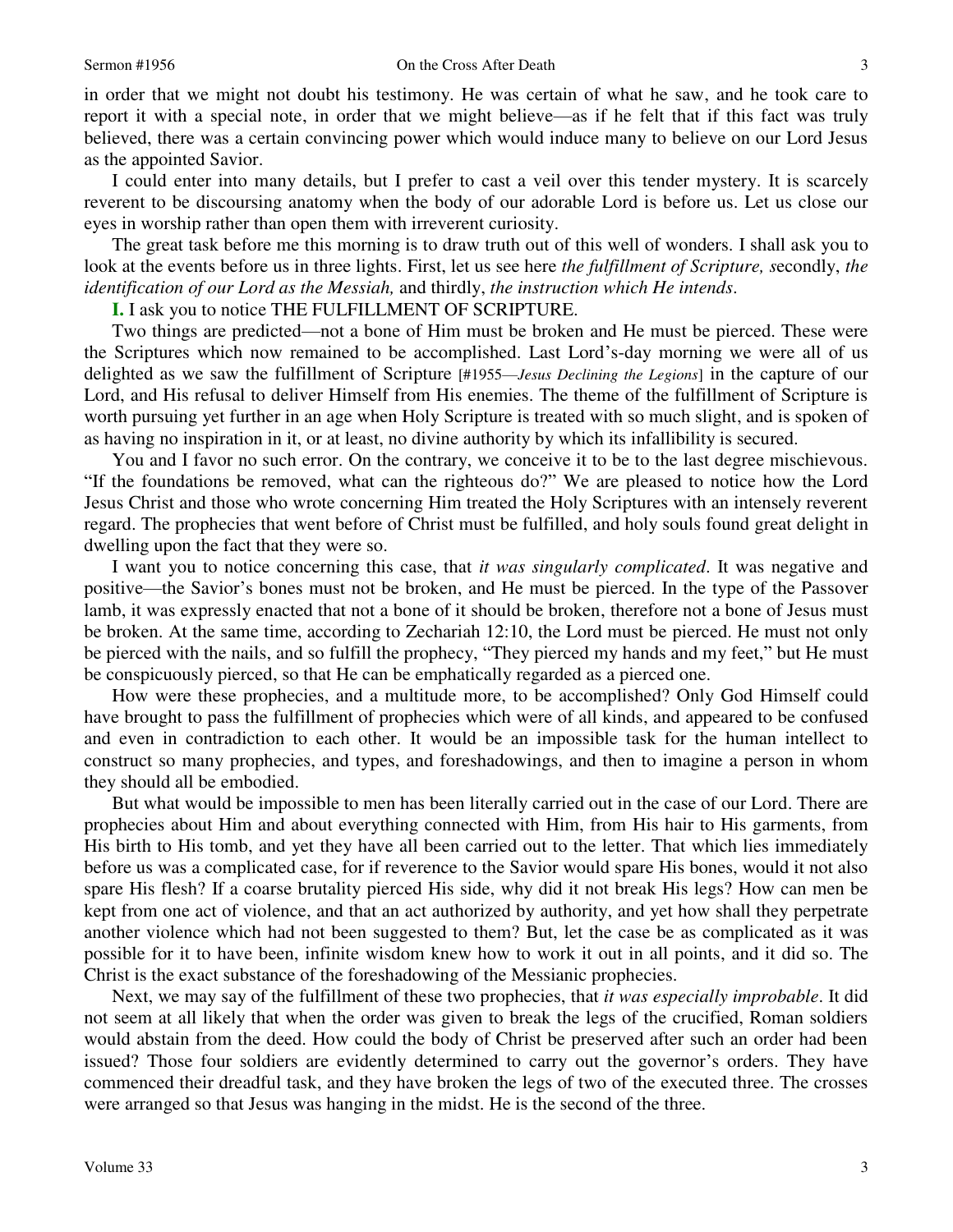We naturally suppose that they would proceed in order from the first cross to the second, but they seem to pass by the second cross, and proceed from the first to the third. What was the reason of this singular procedure? The supposition is, and I think a very likely one, that the center cross stood somewhat back, and that thus the two thieves formed a sort of first rank. Jesus would thus be all the more emphatically "in the midst." If He was placed a little back, it would certainly have been easier for the penitent thief to have read the inscription over His head, and to have looked to our Lord, and held conversation with Him. Had they been placed exactly in a line, this might not have been so natural, but the suggested position seems to suit the circumstances.

If it were so, I can understand how the soldiers would be taking the crosses in order when they performed their horrible office upon the two malefactors, and came last to Jesus, who was in the midst. In any case, such was the order which they followed. The marvel is that they did not in due course proceed to deal the horrible blow in the case of our Lord. Roman soldiers are apt to fulfill their commissions very literally, and they are not often moved with much desire to avoid barbarities.

Can you see them intent upon their errand? Will they not even now mangle that sacred body? Commend me for roughness to the ordinary Roman soldier. He was so used to deeds of slaughter, so accustomed to an empire which had been established with blood and iron, that the idea of pity never crossed his soul, except to be rejected as a womanly feeling unworthy of a brave man. Yet behold and wonder! The order is given to break their legs—two out of the three have suffered, and yet no soldier may crush a bone of that sacred body. They see that He is dead already, and they break not His legs.

As yet you have only seen one of the prophecies fulfilled. He must be pierced as well. And what was that which came into that Roman soldier's mind when, in a hasty moment, he resolved to make sure that the apparent death of Jesus was a real one? Why did he open that sacred side with his lance? He knew nothing of the prophecy. He had no dreams of Eve being taken from the side of the man, and the church from the side of Jesus. He had never heard that ancient notion of the side of Jesus being like the door of the ark, through which an entrance to safety is opened. Why, then, does he fulfill the prediction of the prophet?

There was no accident or chance here. Where are there such things? The hand of the Lord is here, and we desire to praise and bless that omniscient and omnipotent Providence which thus fulfilled the word of revelation. God has respect unto His own Word, and while He takes care that no bone of His Son shall be broken, He also secures that no text of Holy Scripture shall be broken. That our Lord's bones should remain unbroken, and yet that He should be pierced, seemed a very unlikely thing, but it was carried out. When next you meet with an unlikely promise, believe it firmly. When next you see things working contrary to the truth of God, believe God, and believe nothing else. Let God be true and every man a liar. Though men and devils should give God the lie, hold on to what God has spoken, for heaven and earth shall pass away, but not one jot or tittle of His Word shall fall to the ground.

Note again, dear friends, concerning this fulfillment of Scripture, that *it was altogether indispensable*. If they had broken Christ's bones, then that word of John the Baptist, "Behold the Lamb of God," had seemed to have a slur cast upon it. Men would have objected, "But the bones of the Lamb of God were not broken." It was especially commanded twice over, not only in the first ordaining of the Passover in Egypt, but in the allowance of a second to those who were defiled at the time of the first Passover.

In Numbers, as well as in Exodus, we read that not a bone of the lamb must be broken. How, then, if our Lord's bones had been broken, could we have said, "Christ our Passover is sacrificed for us," when there would have been this fatal flaw? Jesus must remain intact upon the cross, and He must also be pierced, for else that famous passage in Zechariah, which is here alluded to, "They shall look on me whom they have pierced," could not have been true of Him. Both prophecies must be carried out, and they were so in a conspicuous manner.

But why need I say that this fulfillment was indispensable? Beloved, the keeping of every Word of God is indispensable. It is indispensable to the truth of God that He should be true always, for if one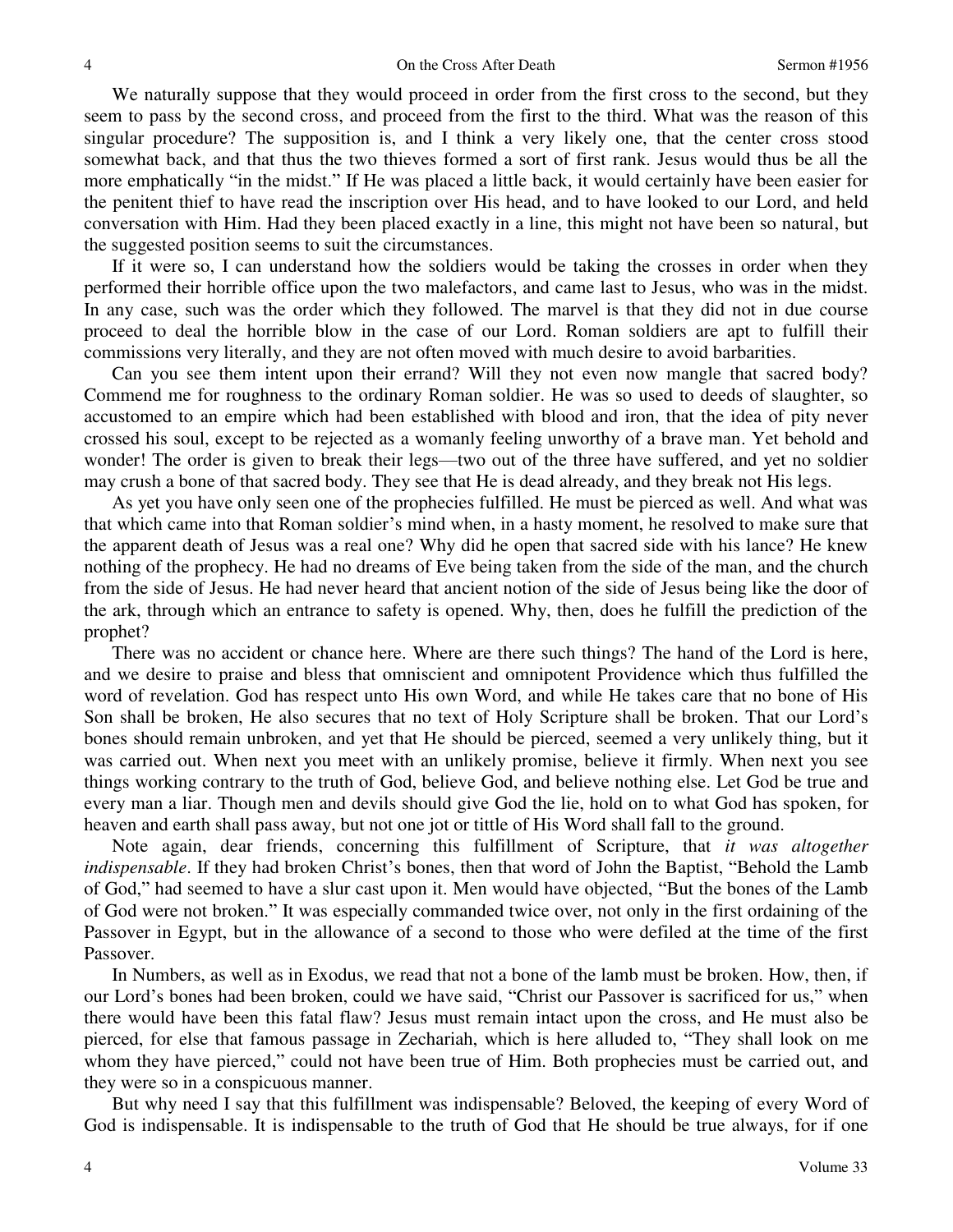word of His can fall to the ground, then all may fall, and His veracity is gone. If it can be demonstrated that one prophecy was a mistake, then all the rest may be mistakes. If one part of the Scripture is untrue, all may be untrue, and we have no sure ground to go upon.

Faith loves not slippery places. Faith seeks the sure word of prophecy, and sets her foot firmly upon certainties. Unless all the Word of God is sure and pure "as silver tried in a furnace of earth, purified seven times," then we have nothing to go upon, and are virtually left without a revelation from God. If I am to take the Bible and say, "Some of this is true, and some of it is questionable," I am no better off than if I had no Bible.

A man who is at sea with a chart which is only accurate in certain places, is not much better off than if he had no chart at all. I see not how it can ever be safe to be "converted and become as little children" if there is no infallible teacher for us to follow. Beloved, it is indispensable to the honor of God and to our confidence in His Word, that every line of Holy Scripture should be true. It was evidently indispensable in the case now before us, and this is only one instance of a rule which is without exception.

But now let me remind you that although the problem was complicated, and its working out was improbable, yet *it was fulfilled in the most natural manner*. Nothing can be less constrained than the action of the soldiers. They have broken the legs of two, but the other is dead, and they do not break His legs. Yet, to make sure that they will be safe in omitting the blow, they pierce His side. There was no compulsion put upon them, they did this of their own proper thought. No angel came from heaven to stand with his broad wings in front of the cross, so as to protect the Savior. No awful aegis of mystery was hung over the sacred body of the Lord so that intruders might be driven back with fear.

No, the quaternion of soldiers did whatever they wished to do. They acted of their own free will, and yet at the same time they fulfilled the eternal counsel of God. Shall we never be able to drive into men's minds the truth that predestination and free agency are both facts? Men sin as freely as birds fly in the air, and they are altogether responsible for their sin, and yet everything is ordained and foreseen of God. The fore-ordination of God in no degree interferes with the responsibility of man.

I have often been asked by persons to reconcile the two truths. My only reply is—They need no reconciliation, for they never fell out. Why should I try to reconcile two friends? Prove to me that the two truths do not agree. In that request I have set you a task as difficult as that which you propose to me. These two facts are parallel lines, I cannot make them unite, but you cannot make them cross each other.

Permit me also to add that I have long ago given up the idea of making all my beliefs into a system. I believe, but I cannot explain. I fall before the majesty of revelation, and adore the infinite Lord. I do not understand all that God reveals, but I believe it. How can I expect to understand all the mysteries of revelation, when even the arithmetic of Scripture surpasses My comprehension, since I am taught that in the Godhead the Three are One, while in the undivided One I see most manifestly Three?

Need I measure the sea? Is it not enough that I am upborne by its waves? I thank God for waters deep enough for my faith to swim in, understanding would compel me to keep to the shallows, but faith takes me to the main ocean. I think it more to my soul's benefit to believe than to understand, for faith brings me nearer to God than reason ever did. The faith which is limited by our narrow faculties is a faith unworthy of a child of God, for as a child of God he should begin to deal with infinite sublimities, like those in which his great Father is at home. These are only to be grasped by faith. To return to my subject, albeit the matter must be as Scripture foreshadowed, yet no constraint nor inducement was put forth, but as free agents, the soldiers performed the very things which were written in the Prophets concerning Christ.

Dear friends, suffer one more observation upon this fulfillment of Scripture, *it was marvelously complete*. Observe that in these transactions a seal was set upon that part of Scripture which has been most exposed to skeptical derision, for the seal was set first of all upon *the types*. Irreverent readers of Scripture have refused to accept the types, they say, "How do you know that the Passover was a type of Christ?" In other cases, more serious persons object to detailed interpretations, and decline to see a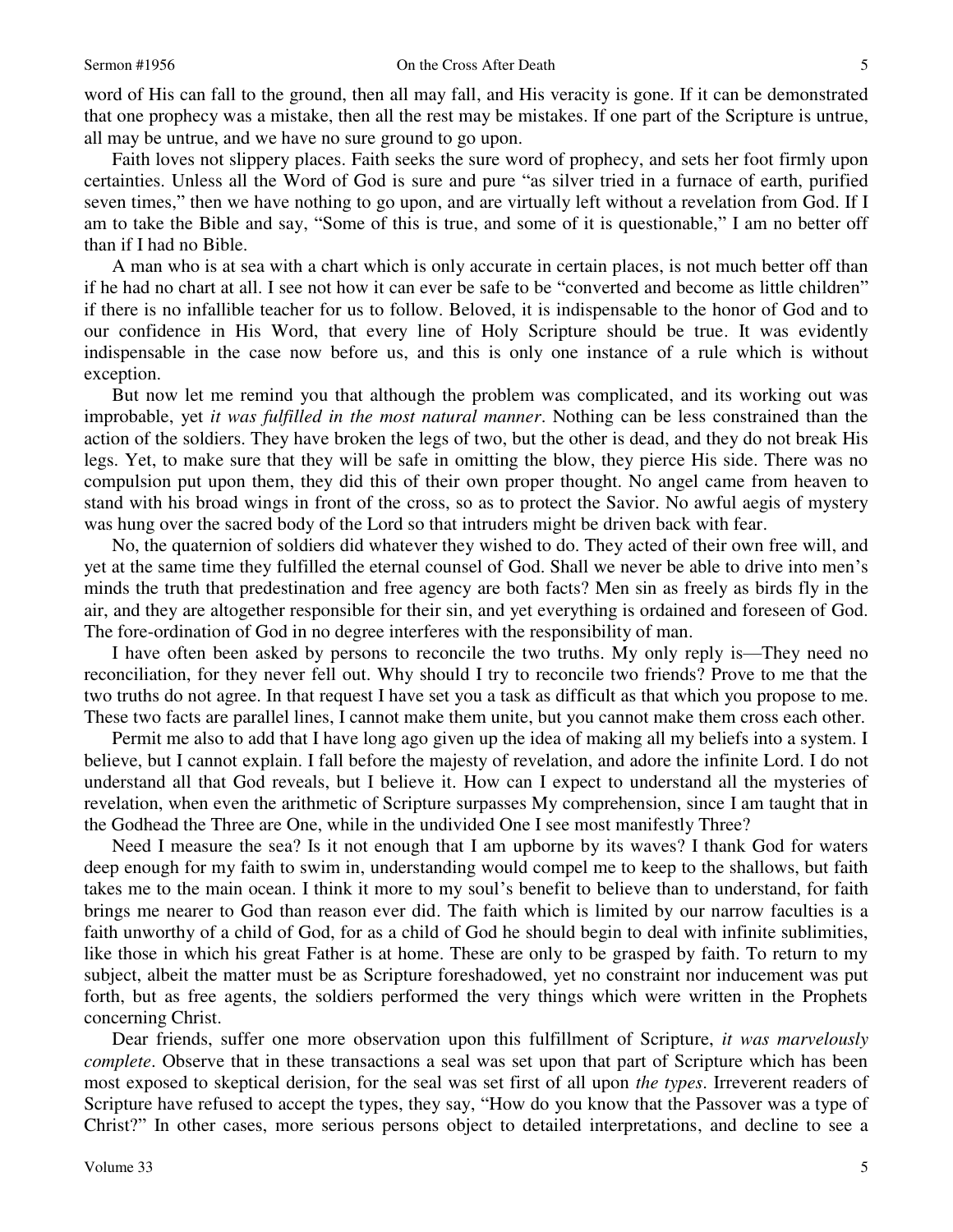meaning in the smaller particulars. Such persons would not attach spiritual importance to the law, "Not a bone of it shall be broken," but would dismiss it as a petty regulation of an obsolete religious rite.

But observe, beloved, the Holy Spirit does nothing of the kind, for He fixes upon a minor particular of the type, and declares that this must be fulfilled. Moreover, the providence of God intervenes, so that it shall be carried out. Wherefore, be not scared away from the study of the types by the ridicule of the worldly-wise. There is a general timidity coming over the minds of many about Holy Scripture, timidity to which, thank God, I am an utter stranger. It would be a happy circumstance if the childlike reverence of the early fathers could be restored to the church, and the present irreverent criticism could be repented of and cast away.

We may delight ourselves in the types as in a very Paradise of revelation. Here we see our best Beloved's beauties mirrored in ten thousand delightful ways. There is a world of holy teaching in the books of the Old Testament, and in their types and symbols. To give up this patrimony of the saints, and to accept criticism instead of it, would be like selling one's birthright for a mess of pottage. I see in our Lord's unbroken bones a setting of the seal of God upon the types of Scripture.

Let us go further. I see, next, the seal of God set upon *unfulfilled prophecy,* for the passage in Zechariah is not yet completely fulfilled. It runs thus, "They shall look upon me whom they have pierced." JEHOVAH is the speaker, and He speaks of "the house of David and the inhabitants of Jerusalem." They are to look on JEHOVAH whom they have pierced, and to mourn for Him. Although this prophecy is not yet fulfilled on the largest scale, yet it is so far certified—for Jesus is pierced, the rest of it, therefore, stands good, and Israel shall one day mourn because of her insulted King.

The prophecy was fulfilled in part when Peter stood up and preached to the eleven, when a great company of the priests believed, and when multitudes of the seed of Abraham became preachers of Christ crucified. Still it awaits a larger fulfillment, and we may rest quite sure that the day shall come when all Israel shall be saved. As the piercing of their Lord is true, so shall the piercing of their hearts be true, and they shall mourn and inwardly bleed with bitter sorrow for Him whom they despised and abhorred.

The point to mark here is, that a seal is set in this case to a prophecy which yet awaits its largest fulfillment, wherefore, we may regard this as a pattern, and may lay stress upon prophecy, and rejoice in it, and receive it without doubt, come what may.

I have said this much upon the fulfillment of the Word concerning our Lord—let us learn hence a lesson of reverence and confidence in reference to Holy Scripture.

**II.** But now, secondly, and briefly, THE IDENTIFICATION OF OUR LORD AS THE MESSIAH was greatly strengthened by that which befell His body after death.

It was needful that He should conclusively be proven to be the Christ spoken of in the Old Testament. Certain marks and tokens are given, and those marks and tokens must be found in Him they were so found.

The first mark was this—*God's Lamb must have a measure of preservation*. If Christ be what He professes to be, He is the Lamb of God. Now, God's lamb could only be dealt with in God's way. Yes, there is the lamb—kill it, sprinkle its blood, roast it with fire, but break not its bones. It is God's lamb, and not yours, therefore hitherto shall you come, but no further. Not a bone of it shall be broken. Roast it, divide it among yourselves, and eat it, but break no bone of it. The Lord claims it as His own, and this is His reserve.

So, in effect, the Lord says concerning the Lord Jesus, "There is My Son. Bind Him, scourge Him, spit on Him, crucify Him, but He is the Lamb of My Passover, and you must not break a bone of Him." The Lord's right to Him is declared by the reservation which is made concerning His bones. Do you not see here how He is identified as being "the Lamb of God, which takes away the sin of the world"? It is a mark of identity upon which faith fixes her eyes, and she studies that mark until she sees much more in it than we can this morning speak about, for we have other things to dwell upon.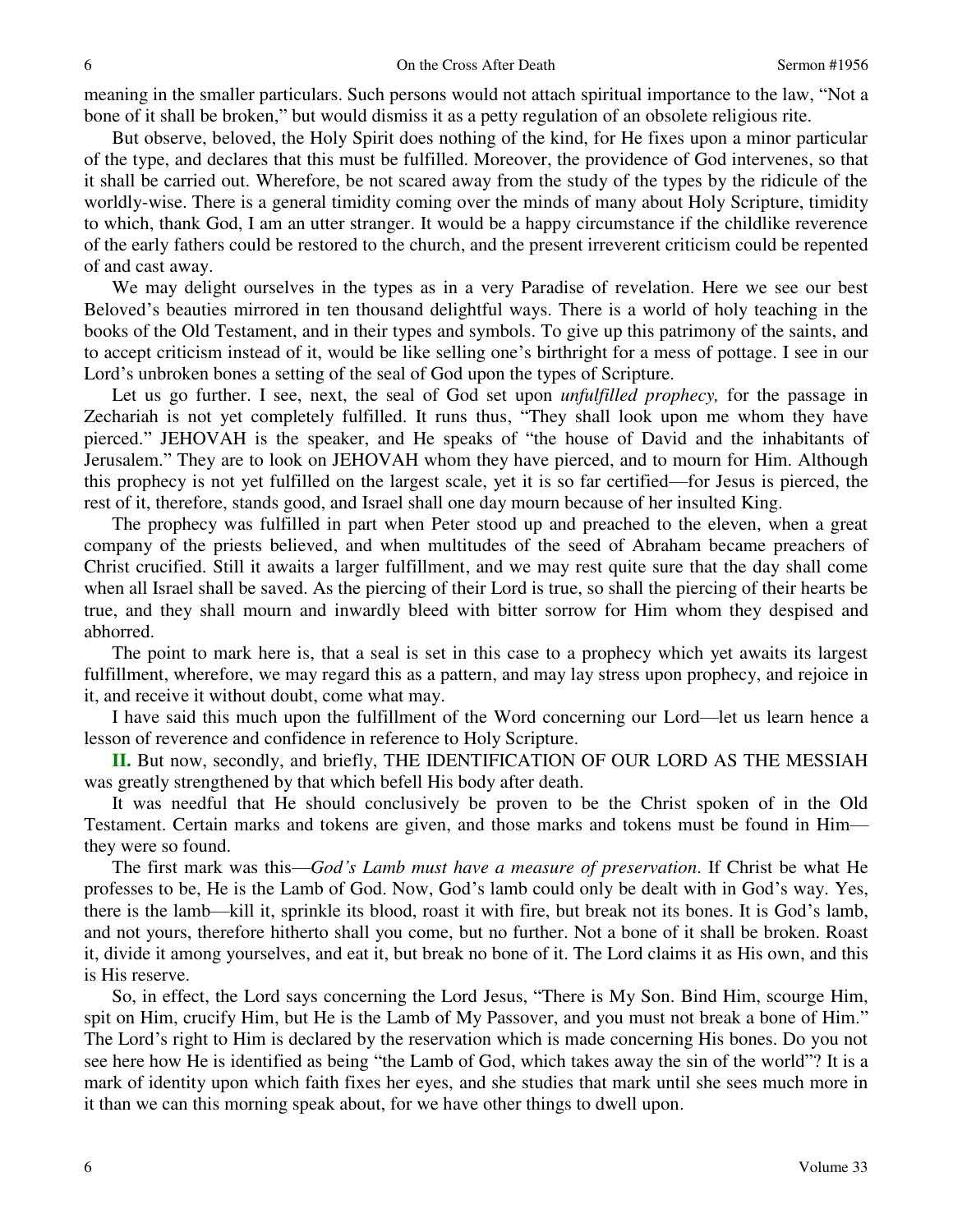The next mark of identity must be, that *JEHOVAH our Lord should be pierced by Israel*. So Zechariah said, and so must it be fulfilled. Not merely must His hands and feet be nailed, but most conspicuously must Himself be pierced. "They shall look upon me whom they have pierced, and they shall mourn for Him."

Pierced He must be. His wounds are the marks and tokens of His being the real Christ. When they shall see the sign of the Son of man in the last days, then shall all the tribes of the earth mourn, and is not that sign His appearing as a Lamb that has been slain? The wound in His side was a sure mark of His identity to His own disciples, for He said to Thomas, "Reach hither your hand, and thrust it into my side: and be not faithless, but believing." It shall be the convincing token to all Israel, "They shall look upon me whom they have pierced, and they shall mourn for Him, as one that mourns for his only son." To us the opened way to His heart is in His flesh the token that this is the incarnate God of love, whose heart can be reached by all who seek His grace.

But I have not finished this identification, for observe, that when that side was pierced, "forthwith came there out blood and water." You that have your Bibles will have opened them already at Zechariah twelve. Will you kindly read on till you come to the first verse of the thirteenth chapter, which ought not to have been divided from the twelfth chapter.

What do you find there? "In that day there shall be a fountain opened to the house of David and to the inhabitants of Jerusalem for sin and for uncleanness." They pierced Him, and in that day they began to mourn for Him. But more, in that day there was a fountain opened. And what was that fountain but this gush of water and of blood from the riven side of our redeeming Lord? The prophecies follow quickly upon one another. They relate to the same person, and to the same day. And we are pleased to see that the facts also follow quickly upon one another, for when the soldier with the spear pierced the side of Jesus, *"forthwith* came there out blood and water." JEHOVAH was pierced, and men repented, and beheld the cleansing fountain within a brief space. The men who saw the sacred fountain opened rejoiced to see in it the attestation of the finished sacrifice, and the token of its cleansing effect.

The identification is more complete if we add one more remark. Take all the types of the Old Testament together, and you will gather this, that *the purification of sin was typically set forth by blood and water*. Blood was conspicuous always, you have no remission of sin without it, but water was exceedingly prominent also. The priests before sacrificing must wash, and the victim itself must be washed with water. Impure things must be washed with running water. Behold how our Lord Jesus came by water and by blood, not by water only, but by water and blood.

John who saw the marvelous stream never forgot the sight, for though he wrote his epistles, I suppose, far on in life, the recollection of that wondrous scene was fresh with him. Though I suppose he did not write his Gospel until he was a very old man, yet when he came to this passage it impressed him as much as ever, and he uttered affirmations which he was not at all accustomed to use, "He that saw it bare record, and his record is true: and he knows that he says true"

In solemn form he thus, after a manner, gave his affidavit before God's people, that he did really behold this extraordinary sight. In Jesus we see one who has come to atone and to sanctify. He is that High Priest who cleanses the leprosy of sin by blood and water. This is one part of the sure identification of the great Purifier of God's people, that He came both by water and by blood, and poured out both from His pierced side.

I leave these identifications to you. They are striking to my own mind, but they are only part of the wonderful system of marks and tokens by which it is seen that God attests the man Christ Jesus as being in very deed the true Messiah.

**III.** I must close by noticing, thirdly, THE INSTRUCTION INTENDED FOR US in all these things.

The first instruction intended for us must be only hinted at, like all the rest. *See what Christ is to us*. He is the Paschal Lamb, not a bone of which was broken. You believe it. Come, then, and act upon your belief by feeding upon Christ. Keep the feast in your own souls this day. That sprinkled blood of His has brought you safety. The Destroying Angel cannot touch you or your house. The Lamb Himself has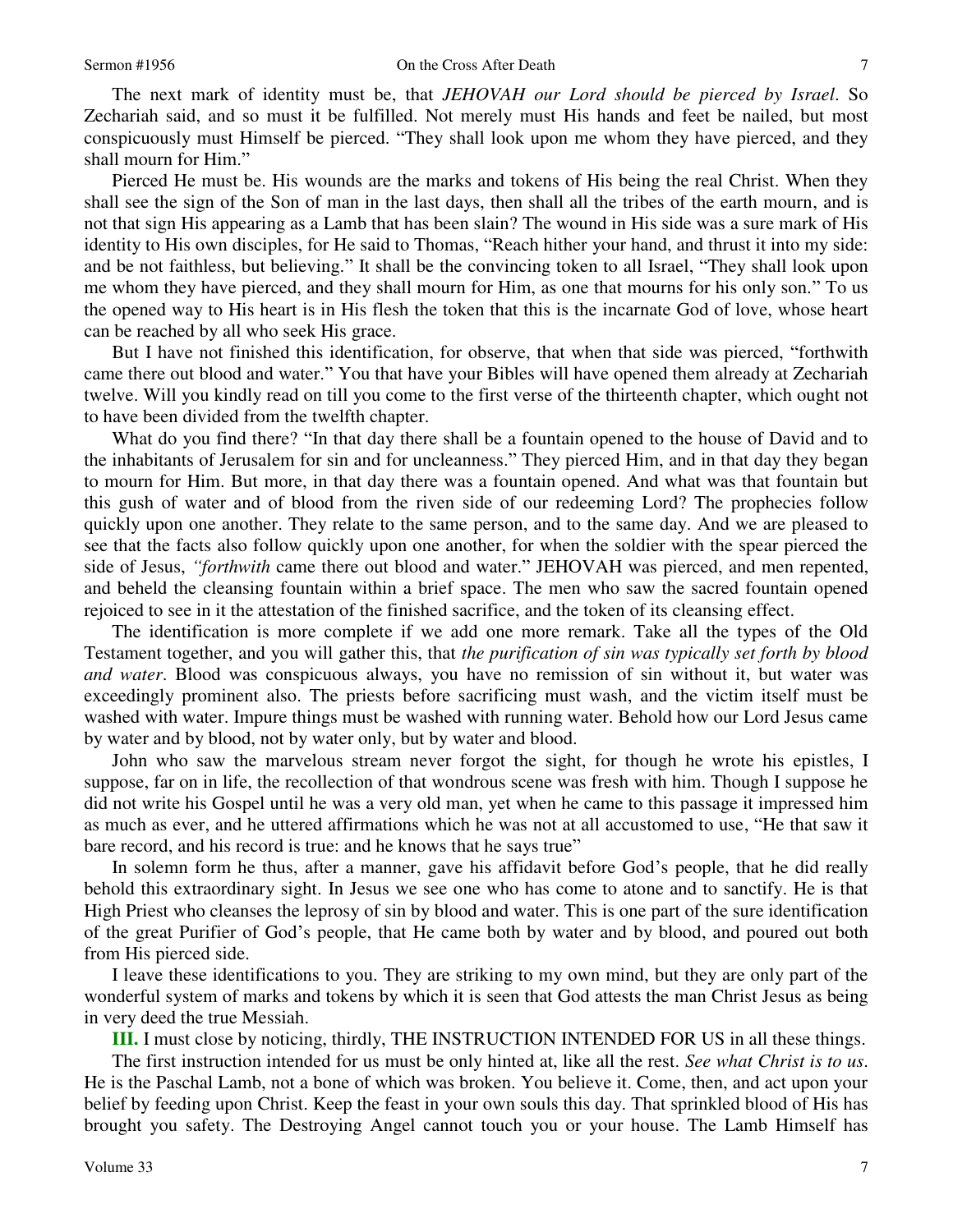become your food, feed on Him, remove your spiritual hunger by receiving Jesus into your heart. This is the food of whereof if a man eats he shall live forever.

Be filled with all the fullness of God, as you now receive the Lord Jesus as God and man. "You are complete in him." You are "perfect in Jesus Christ." Can you say of Him, "He is all my salvation and all my desire"? "Christ is all and in all." Do not merely learn this lesson as a doctrine, but enjoy it as a personal experience. Jesus our Passover is slain; let Him be eaten. Let us feast on Him, and then be ready to journey through the wilderness, in the strength of this divine meat, until we come to the promised rest.

What next do we learn from this lesson but this? See *man's treatment of Christ*. They have spit on Him, they have cried, "Crucify him, crucify him," they have nailed Him to the cross, they have mocked His agonies, and He is dead, but man's malice is not glutted yet. The last act of man to Christ must be to pierce Him through. That cruel wound was the concentration of man's ill-treatment of Jesus. His experience at the hands of our race is summed up in the fact that they pierced Him to the heart.

That is what men have done to Christ. They have so despised and rejected Him that He dies, pierced to the heart. Oh, the depravity of our nature! Some doubt whether it is *total* depravity. It deserves a worse adjective than that. There is no word in human language which can express the venom of the enmity of man to his God and Savior. He would wound Him mortally if He could. Do not expect that men will love either Christ or you, if you are like Him. Do not expect that Jesus will find room for Himself in the inn, much less that He will be set on the throne by guilty, unrenewed men. Oh, no! Even when He is dead they must insult His corpse with a spear thrust. One soldier did it, but he expressed the sentiment of the age. This is what the world of sinners did for Him who came into the world to save it.

Now, learn, in the next place, *what Jesus did for men*. Beloved, that was a sweet expression in our hymn just now—

### *"Even after death His heart For us its tribute poured."*

In His life He had bled for us—drop by drop the bloody sweat had fallen to the ground. Then the cruel scourges drew from Him purple streams, but as a little store of life-blood was left near His heart, He poured it all out before He went His way. It is a materialistic expression, but there is something more in it than mere sentiment—that there remains among the substance of this globe a sacred relic of the Lord Jesus in the form of that blood and water. As no atom of matter ever perishes, that matter remains on earth even now. His body has gone into glory, but the blood and water are left behind.

I see much more in this fact than I will now attempt to tell. O world, the Christ has marked you with His blood and He means to have you! Blood and water from the heart of God's own Son have fallen down upon this dark and defiled planet, and thus Jesus has sealed it as His own, and as such it must be transformed into a new heaven and a new earth, wherein dwells righteousness.

Our dear Lord, when He had given us all He had, and even resigned His life on our behalf, then parted with a priceless stream from the fountain of His heart, "forthwith came there out blood and water." Oh, the kindness of the heart of Christ, that did not only for a blow return a kiss, but for a spear thrust returned streams of life and healing!

But I must hurry on. I can see in this passage also *the safety of the saints*. It is marvelous how full of eyes the things of Jesus are, for His unbroken bones look backward to the Paschal lamb, but they also look forward throughout all the history of the church to that day when He shall gather all His saints in one body and none shall be missing. Not a bone of His mystical body shall be broken.

There is a text in the Psalms which says of the righteous man—and all righteous men are conformed unto the image of Christ—"He keeps all his bones: not one of them is broken." I rejoice in the safety of Christ's elect. He shall not permit a bone of His redeemed body to be broken.

#### *"For all the chosen seed*